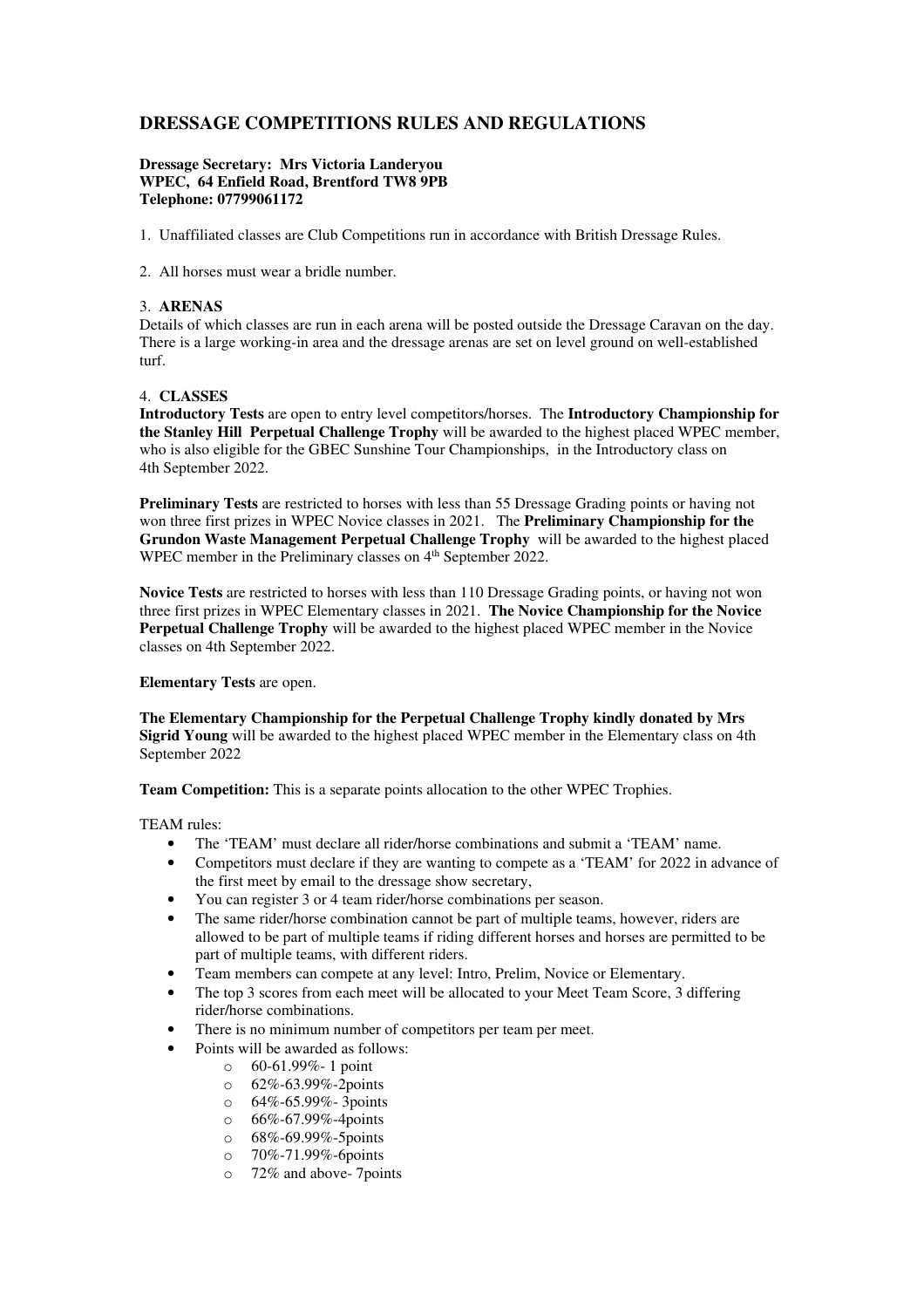- The Team with the highest number of total points after the final meet of the season will win the TEAM Trophy for 2022.
- In the event of points being tied after the final meet, the trophy will be awarded to the Team with the highest average collective marks in their qualifying Team tests during the final meet.

# 5. **TESTS**

Official copies of all the British Dressage and Horse Trials tests being used WPEC will be available from the Dressage Caravan at current prices.

6. **ENTRIES** should be made on the 'My Riding Life' website per event and the entry fee paid online. If a competitor does not have access to the internet, then entries may be made on WPEC Dressage Entry Forms and sent to the Dressage Secretary, to arrive by the closing date for entries shown in the schedule. Entries may also be made by telephone or e-mail by the closing date. The entry form should be signed and the entry fees paid at the secretary's

caravan before competing on the day of the show.

Entry forms are available on the website, on the showground, and may be photocopied.

## 7. **STARTING TIMES**

Times are available on the website, www.wpec.org.uk, from mid-day on Thursday onwards Competitors must report to the Dressage Steward at least 15 minutes before their allotted test time.

8**. DRESSAGE TRAINING SESSIONS:** 30 minute training sessions with a judge/trainer may be available. Please enquire by telephone or e-mail before booking in advance on entry form, stating Test No. or level at which you wish to work.

## 9. **PRACTICE ARENAS**

20 x 40m and 20 x 60m arenas may be available for practice at £5 per 15 minutes. These may also be used to film E-Riders tests, if booked in advance. Contact the dressage secretary for allocation.

# 11. **ENTRY FEES**

**Members:** Dressage classes £12 **Non-members:** Dressage classes £15 **Training Sessions** £ TBC

#### 12. **ROSETTES**

Rosettes will be awarded in each class, places 1-6.

Special rosettes will be awarded to the highest placed **rider in each class under 18 years**.

#### 14. **ANNUAL AWARDS:**

**The Neville Palmer Perpetual Challenge Trophy** will be awarded, on a points system, to the highest placed member under 18 years.

**The "Light 'n Shade" Perpetual Challenge Trophy** will be awarded to the member with the highest number of points overall.

**The Bradford Perpetual Challenge Trophy** will be awarded to the rider over 40 years of age with the highest number of points.

## TEAM COMPETITION:

# **The Sunshine Tour Unaffiliated Dressage Championship Show will be held at Hickstead on 15<sup>h</sup> -18th September 2022**

Qualifications and Restrictions:  $1st - 4<sup>th</sup>$  (depending on number of entries) qualify in selected Walk & Trot, Prelim, Novice and Elementary classes. For Walk and Trot and Prelim championship, neither horse/pony or rider to have earned any British Dressage points, for Novice championships not more than 20 BD points and for Elementary not more than 40 points. All Introductory, Preliminary, Novice and Elementary classes are qualifiers for the Sunshine Tour Championships between 1<sup>st</sup> January 2022 and 31<sup>st</sup> July 2022.